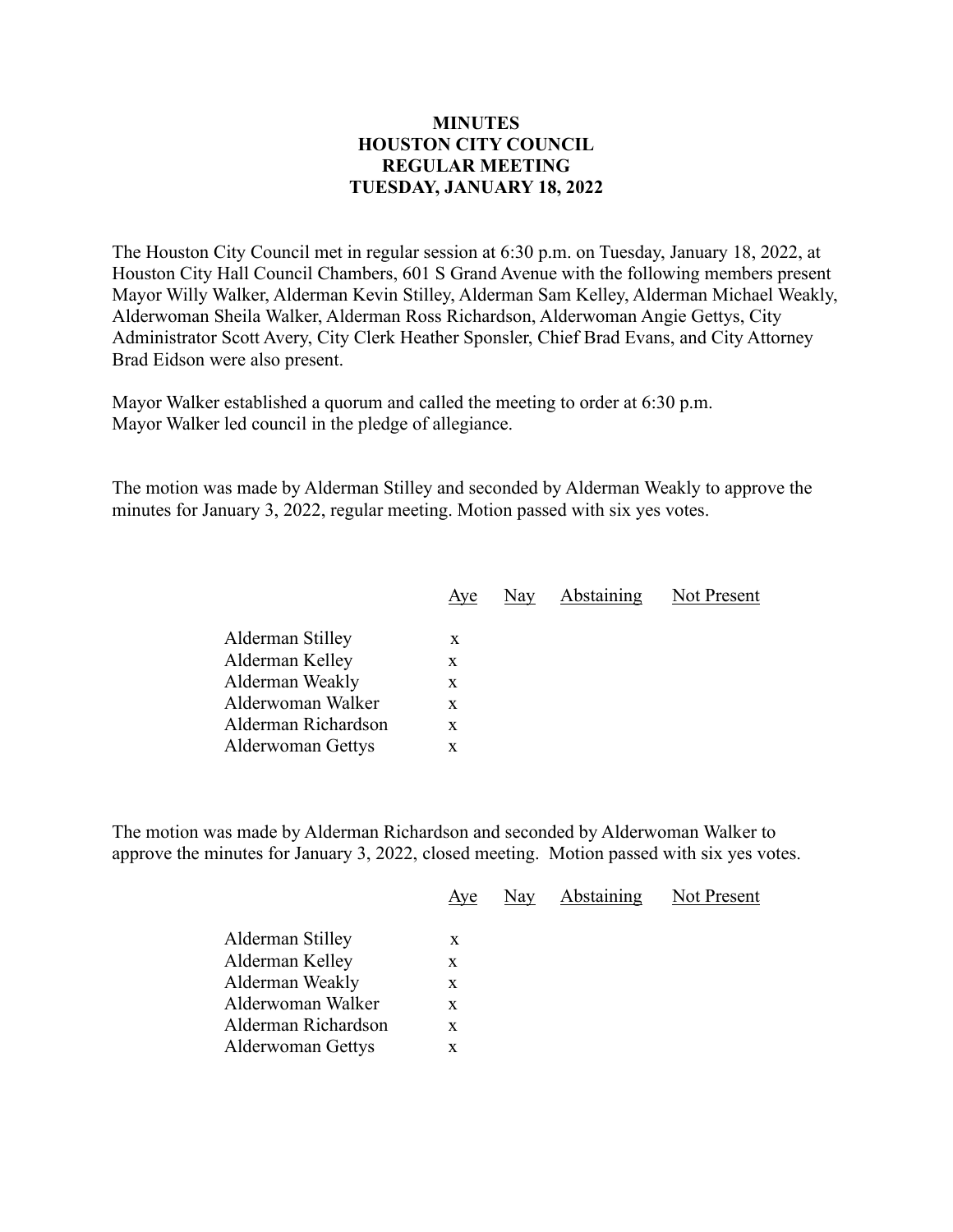The motion was made by Alderwoman Walker and seconded by Alderman Weakly to approve payment for payroll of January 3, 2022. Motion passed with six yes votes.

|                     | Aye | Nay | Abstaining | Not Present |
|---------------------|-----|-----|------------|-------------|
| Alderman Stilley    | X   |     |            |             |
| Alderman Kelley     | X   |     |            |             |
| Alderman Weakly     | X   |     |            |             |
| Alderwoman Walker   | X   |     |            |             |
| Alderman Richardson | X   |     |            |             |
| Alderwoman Gettys   | X   |     |            |             |
|                     |     |     |            |             |

The motion was made by Alderman Kelley and seconded by Alderwoman Walker to approve payment of invoices for January  $14<sup>th</sup>$  &  $18<sup>th</sup>$ , 2022 (\$228,227.89) as presented. Motion passed with five yes votes.

|                          | Aye | Nay | Abstaining | Not Present |
|--------------------------|-----|-----|------------|-------------|
| Alderman Stilley         |     |     | X          |             |
| Alderman Kelley          | X   |     |            |             |
| Alderman Weakly          | X   |     |            |             |
| Alderwoman Walker        | X   |     |            |             |
| Alderman Richardson      | X   |     |            |             |
| <b>Alderwoman Gettys</b> | X   |     |            |             |

Guest: Darren Ice answered questions regarding items he received bids on, which was the crack sealer and greens mower.

The motion was made by Alderman Kelley and seconded by Alderman Stilley to purchase a crack sealer from CMW out of St. Louis in the amount of \$21,975.00. Motion passed with six yes votes.

|                          | Aye | Nay Abstaining Not Present |  |
|--------------------------|-----|----------------------------|--|
| Alderman Stilley         | X   |                            |  |
| Alderman Kelley          | X   |                            |  |
| Alderman Weakly          | X   |                            |  |
| Alderwoman Walker        | X   |                            |  |
| Alderman Richardson      | X   |                            |  |
| <b>Alderwoman Gettys</b> | X   |                            |  |
|                          |     |                            |  |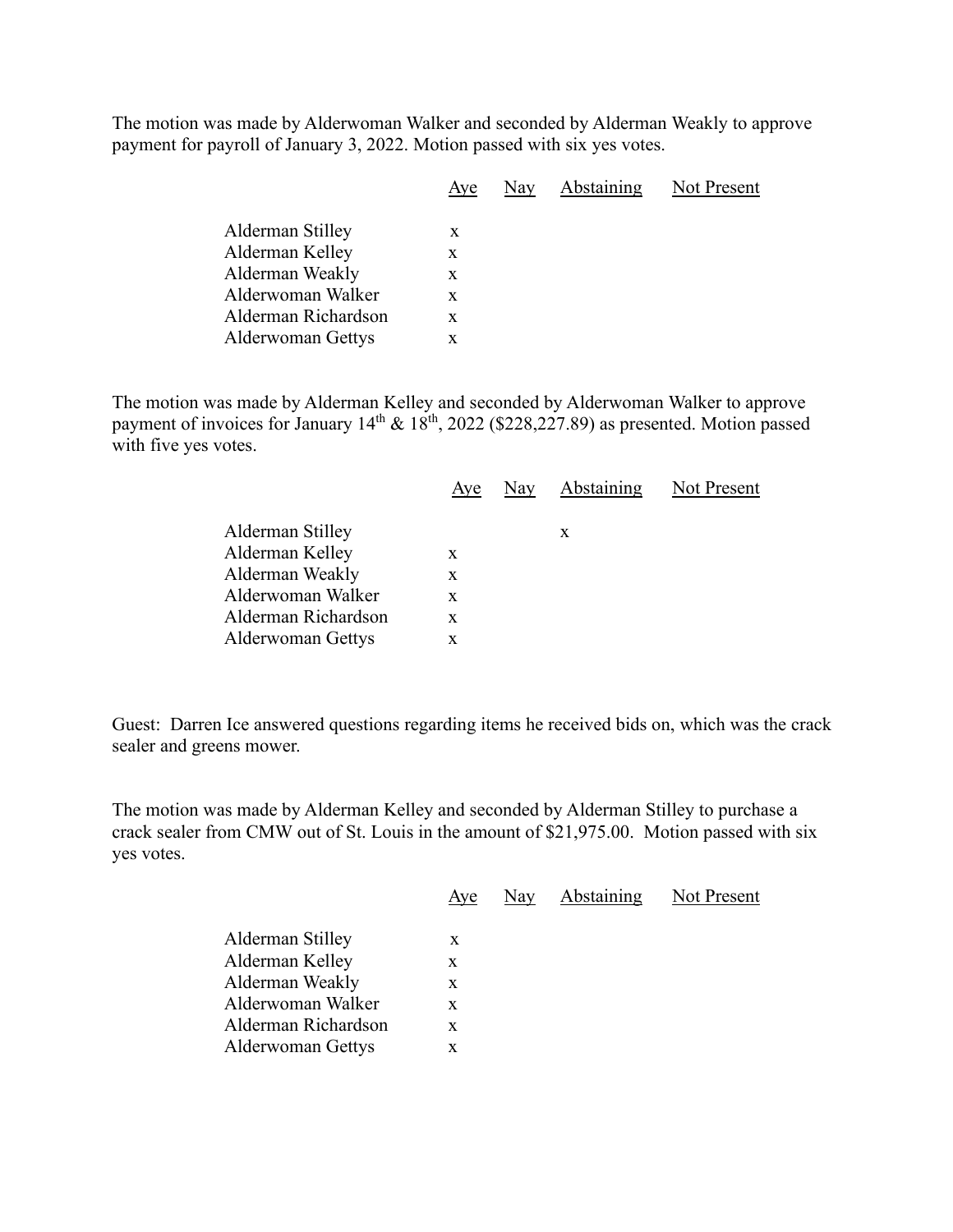The motion was made by Alderman Kelley and seconded by Alderman Weakly to lease Jacobsen GKIV green mower for 60 months at \$448.43 total of \$5381.16 per year. Motion passed with six yes votes.

|                          | Aye | Nay | <b>Abstaining</b> Not Present |  |
|--------------------------|-----|-----|-------------------------------|--|
| Alderman Stilley         | X   |     |                               |  |
| Alderman Kelley          | X   |     |                               |  |
| Alderman Weakly          | X   |     |                               |  |
| Alderwoman Walker        | X   |     |                               |  |
| Alderman Richardson      | X   |     |                               |  |
| <b>Alderwoman Gettys</b> | X   |     |                               |  |
|                          |     |     |                               |  |

Housing incentives and grassy policy was tabled till next meeting.

The motion was made by Alderman Kelley and seconded by Alderman Richardson to approve Archer Elgin for sewer project at Houston School and seek bid. Motion passed with six yes votes.

|                     | Aye | Nay | Abstaining | Not Present |
|---------------------|-----|-----|------------|-------------|
| Alderman Stilley    | X   |     |            |             |
| Alderman Kelley     | X   |     |            |             |
| Alderman Weakly     | X   |     |            |             |
| Alderwoman Walker   | X   |     |            |             |
| Alderman Richardson | X   |     |            |             |
| Alderwoman Gettys   | X   |     |            |             |
|                     |     |     |            |             |

The motion was made by Alderman Stilley and seconded by Alderman Richardson to close this part of the meeting pursuant to Section 610.021 (1), (2) or (3). Motion passed with six roll call votes.

|                     | Aye | Nay | Abstaining | Not Present |
|---------------------|-----|-----|------------|-------------|
| Alderman Stilley    | X   |     |            |             |
| Alderman Kelley     | X   |     |            |             |
| Alderman Weakly     | X   |     |            |             |
| Alderwoman Walker   | X   |     |            |             |
| Alderman Richardson | X   |     |            |             |
| Alderwoman Gettys   | X   |     |            |             |